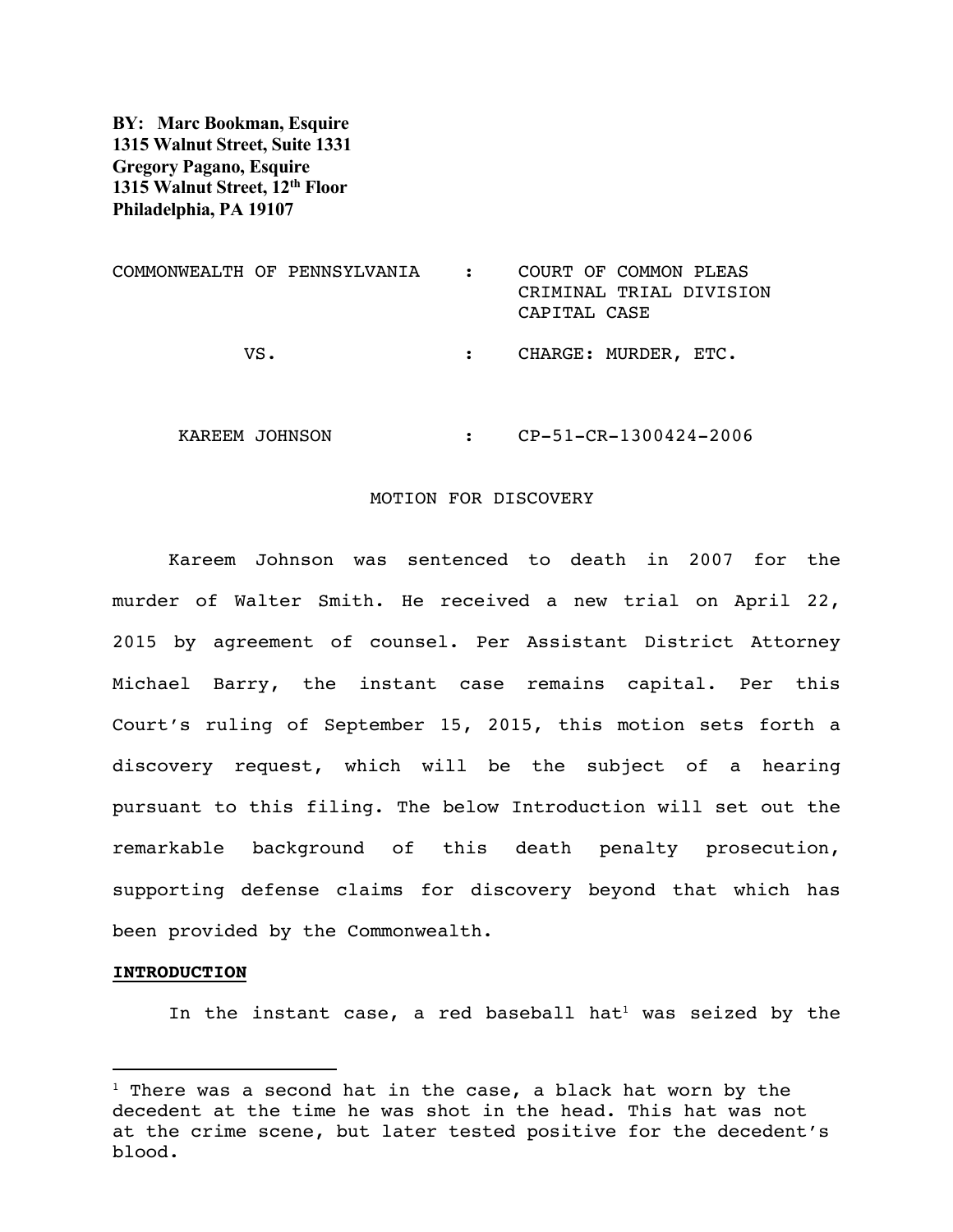Commonwealth as part of the crime scene immediately outside Dooner's Lounge at 29<sup>th</sup> Street and Somerset Avenue on December 15, 2002. During the opening statement of Mr. Johnson's trial, prosecutor Barry established the importance of the red hat to the Commonwealth's case:

So now with, I would submit, as certain evidence as can you find we know that that hat that was left at that scene in the middle of the street has Kareem Johnson's sweat on it and has Walter Smith's blood on it. Based on that evidence, we come to trial. (N.T. p.88, 6/20/07).

 On the first day of the trial, Officer William Trenwith, assigned to the Crime Scene Unit for the past 15 years and with 30 years experience as a policeman, testified in the following way about the red hat that was laying, per testimony, 8-10 feet from the decedent's body:

Q: When you collected this hat, did you take any notice of blood on the hat? A: There was small drops underneath the brim. Q: Did that blood appear to be fresh? A: Yes. (N.T. p.116, 6/20/07).

 Shortly thereafter, prosecutor Michael Barry brought out through the officer's testimony that Trenwith had never seen blood travel so far from a victim's body (N.T. p.123, 6/20/07) – this testimony was used later in the trial by the prosecutor, who argued that the shooter was standing close to the decedent's body, and that the blood from the decedent's body splashed onto the brim of the shooter's hat.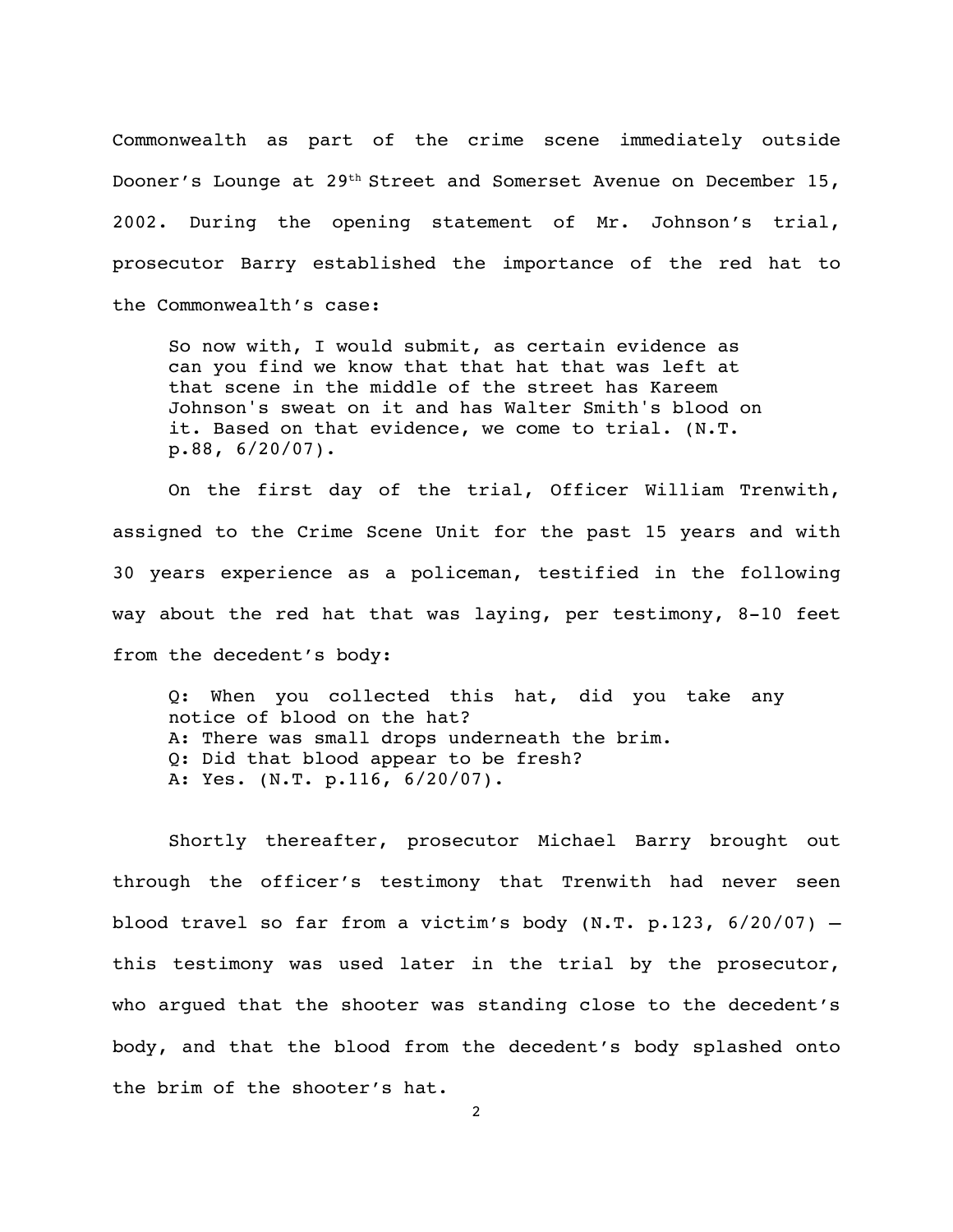The red hat was central to the Commonwealth's case – the Commonwealth claimed that the decedent's DNA (his blood) was on the hat. In closing, prosecutor Barry stated: "Nobody said the killer wore the hat. Do you know who says the killer wore the hat? Walter Smith says the killer wore the hat. He says it with his blood." (N.T. p.66, 6/22/07). At the sentencing hearing, the red hat again played a prominent role: "We know that he [Kareem Johnson] got in real close, within 2  $\frac{1}{2}$  feet, close enough so that Walter Smith's blood could splash up onto the bill of the cap he was wearing." (N.T. p.72, 6/26/07).

 But it was in the trial closing argument that Mr. Barry emphasized the neutral nature and evidentiary power of the red hat:

 Do you know who says the killer wore the hat? Walter Smith says the killer wore the hat. He says it with his blood.

\*\*\*

 This is the killer's hat. This is the killer's hat. The crime scene tells you that. The physical evidence tells you that. Physical evidence. Physical evidence, what's out there. Physical evidence has no bias. Physical evidence cannot lie. Physical evidence does not want to lie. Physical evidence cannot be intimidated. Physical evidence cannot be killed. It is just out there. It is there and it says what it says. No influence from me. No inference from the defendant or defense. It just says what it says. This overwhelming physical evidence says that killer's hat was left out on the scene. (N.T. p. 66,68, 6/22/07).

 While physical evidence cannot lie or have bias, the physical evidence in this case was used to badly mislead the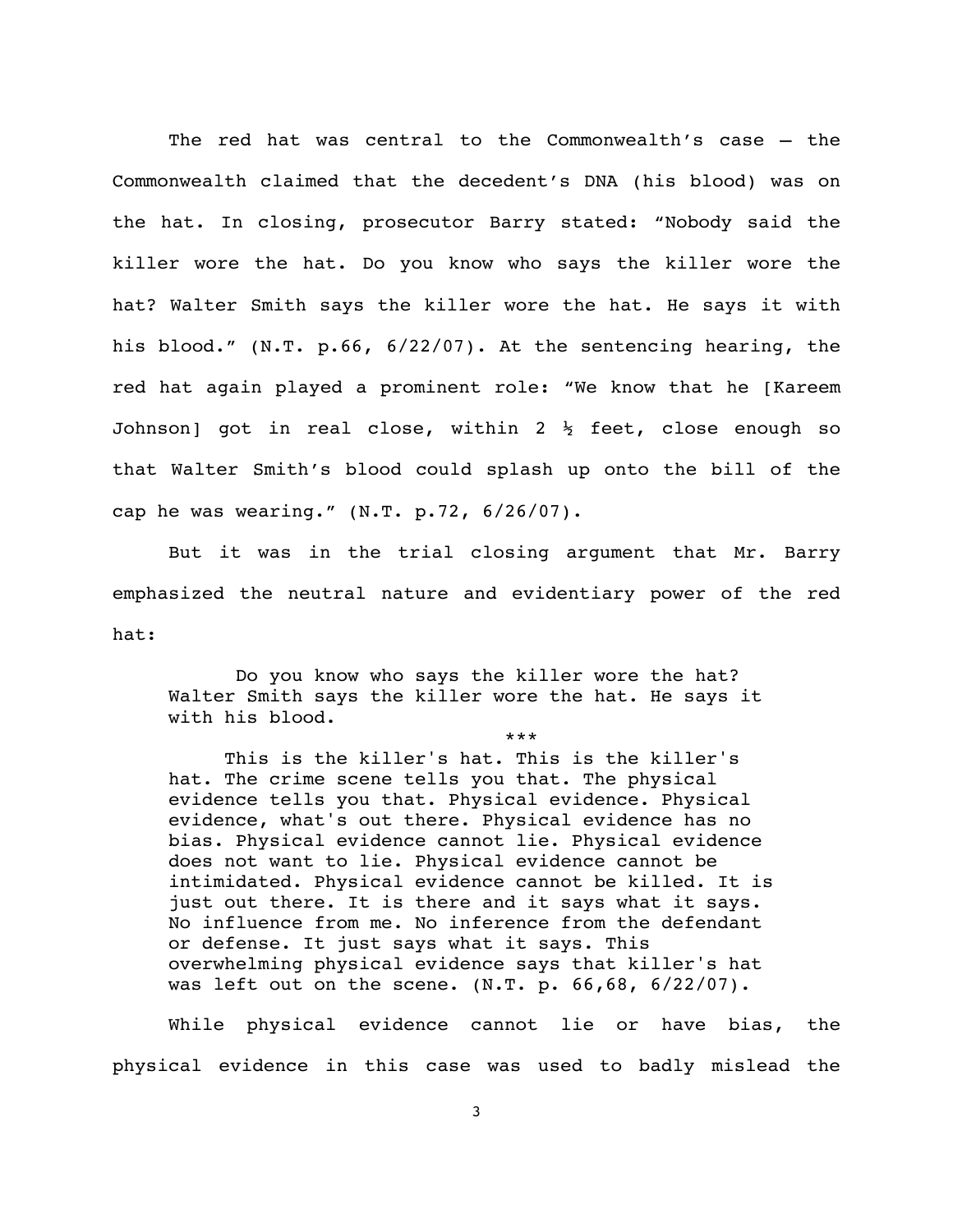jury. Not only was there no fresh dripping blood on the red hat, there was *no blood at all*. Nor did the property receipt for the red hat indicate any blood at all, or even any suspicion of blood. (Exhibit A).

 The red hat has other confusing aspects to it. There are three DNA reports about a sweat stain allegedly found on the red hat, each report approximately 5 weeks apart between April and June 2006. The first is unlabeled, the second is called a "Supplemental Report," and the third is labeled an "Amended Report." The first report does not incriminate Mr. Johnson, while the second and third do – yet no paperwork has been provided explaining these discrepancies; the reports simply change information.

 The jury was also misled in another way as well, through the suggestion by the prosecutor that all of the testing leading to the arrest of Kareem Johnson was completed before Mr. Johnson was even a suspect in the case:

[T]he DNA testers...they have no interest on whether it is Kareem Johnson or somebody else. Of course, as we all know with all of these individuals, they did their examinations before Kareem Johnson was even the defendant on this case. So they don't have a thing one way or another to go after him.

This is flatly untrue: none of the testing was done until a criminal (Bryant Younger) named Kareem Johnson after he himself was facing life imprisonment in a federal drug case.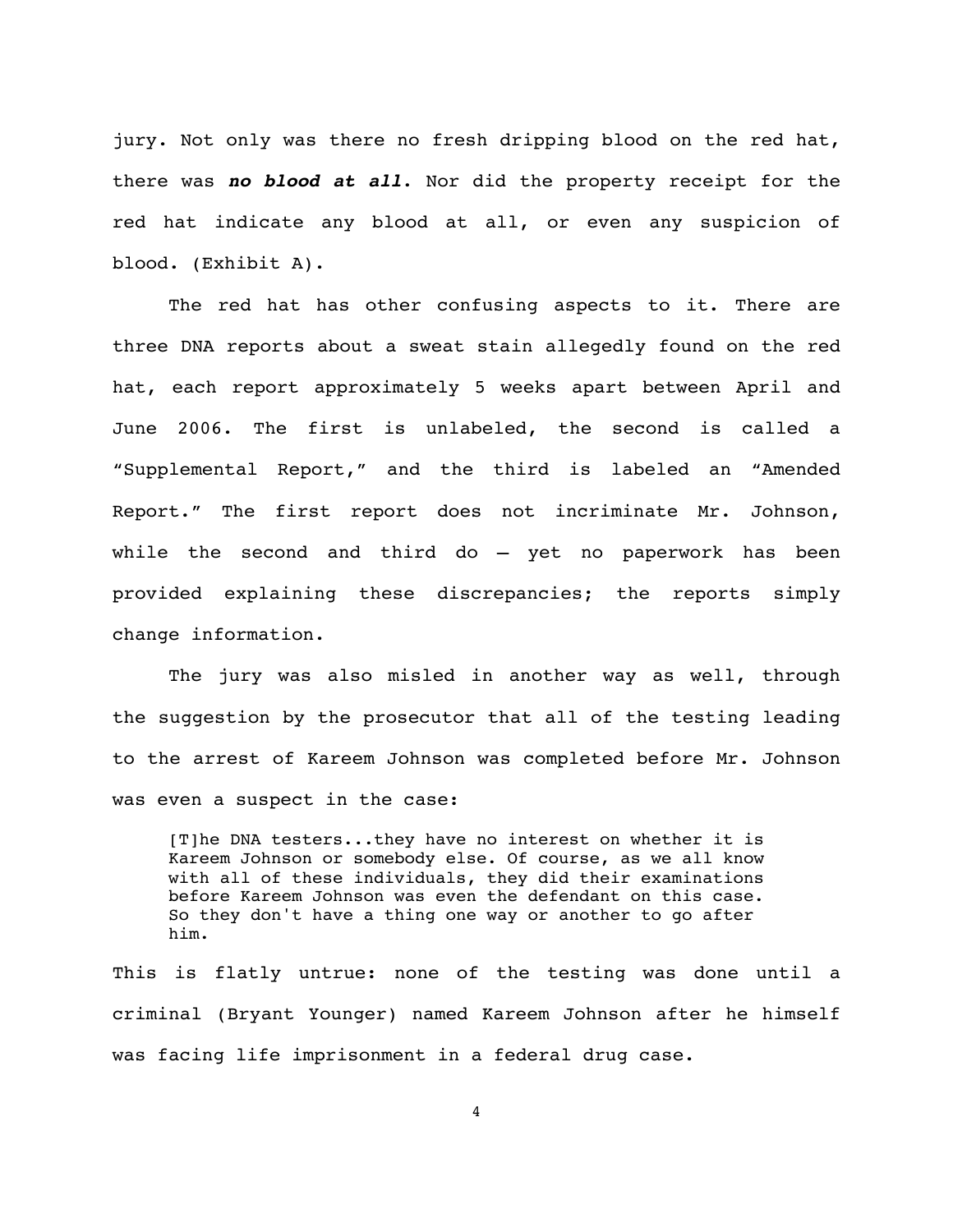Given the misrepresentations in the evidence presented to the jury in 2007, the Commonwealth has not been forthright in its responses to discovery requests thus far. On January 19, 2011, an analysis of Property Receipt #9001079 (Exhibit B) indicated that there was no blood on the red hat (Exhibit A). It is unclear why this analysis was done, since there was no prior analysis indicating otherwise. However, the time period around 1/19/2011 is significant – a warrant for Mr. Johnson's execution was signed on  $1/14/11$  (Exhibit C), and that warrant was stayed on 1/18/11 (Exhibit D). Thus, it is a reasonable inference that the report, dated 1/19/11 (there is a draft report dated 1/6/11) and addressed to the assigned detective and the District Attorney Homicide Unit, was in preparation for the execution warrant. If such is not the case, the hearing ordered by this Court will clarify the reason for the 1/19/11 report.

 Nonetheless, when PCRA counsel sought discovery relating to the DNA evidence, the Commonwealth's response, *filed 16 months after being notified that there was no blood at all on the red hat,* was as follows:

Defendant's request is a clear "fishing expedition" to attempt to locate evidence to see whether there is any basis to assert a speculative, as-yet-unbrought ineffectiveness claim relating to *hypothetical exculpatory evidence* regarding the DNA evidence. (emphasis added).

(Exhibit E).

The misrepresentations continued in this court. Undersigned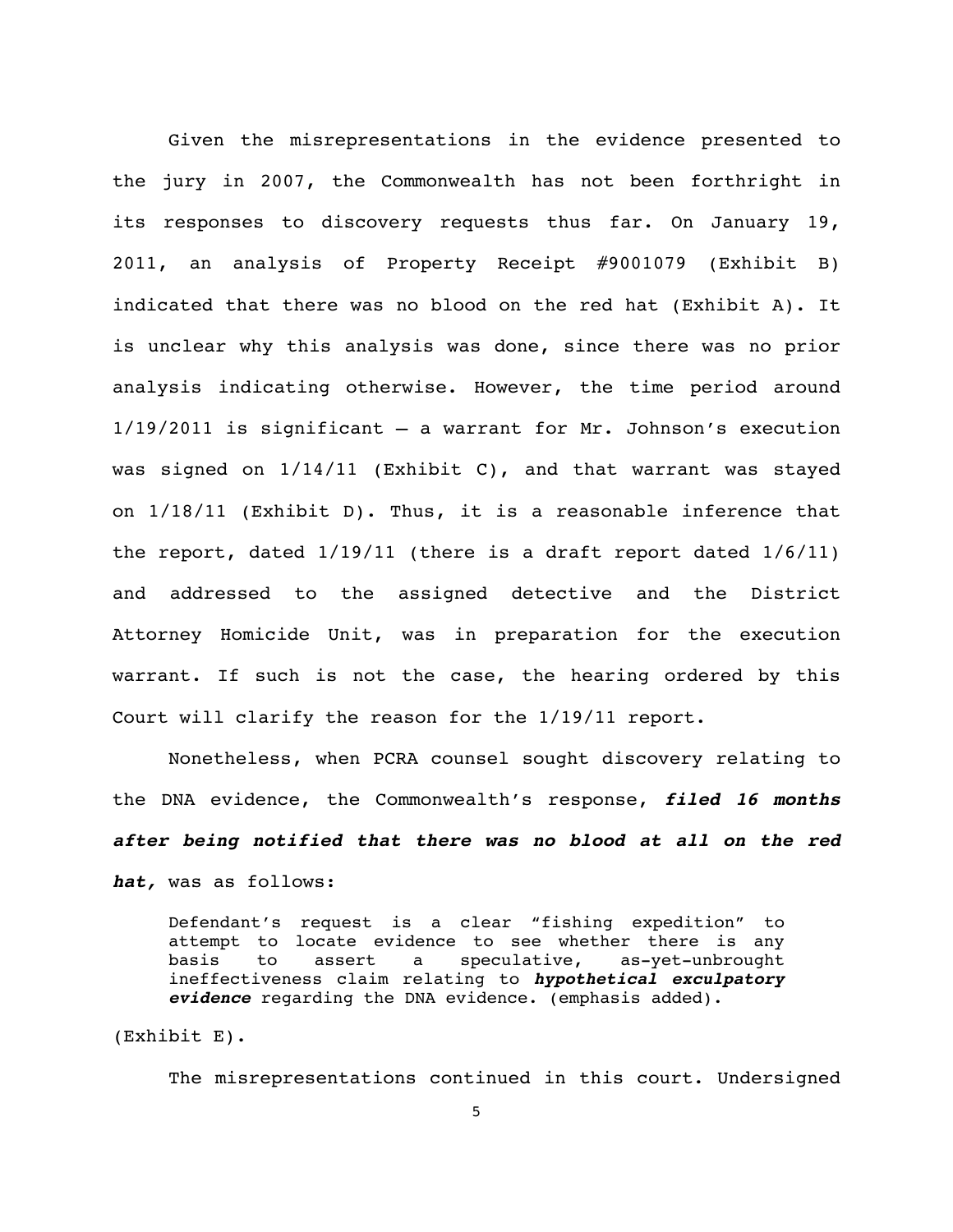defense counsel had requested all activity sheets in the instant case – counsel first received activity sheets from a different homicide case, then received activity sheets on the instant case that ended in early January 2003, whereas Mr. Johnson was not arrested until May 22, 2006. Thus, the Commonwealth had not and as yet has not provided activity sheets covering three years and five months of activity – during this period a number of crucial witnesses were interviewed, three separate DNA reports were generated, and Mr. Johnson was identified and arrested.

 On September 15, 2015, the following exchange took place in front of this Court:

THE COURT: Are you satisfied, based on your investigation and your inquiry at the Homicide Unit, that you have turned over everything that you have and everything that exists in terms of activity sheets?

MR. BARRY: I am, your Honor. I had no activity sheets in my trial file when this came back. That was why this was delayed. We actually sent the activity sheets to one of the mitigator cases -- for what could be one of the aggravator cases. And I didn't realize that. My paralegal did that. I ordered the homicide file. I didn't get it until the Friday before Labor Day. These were all the activity sheets that were in there. I checked with Detective Burns, and he said there wouldn't be any activity sheets, that he's aware of. I looked through the entire homicide file, and I did not find any other activity sheets. I do not believe Mr. Johnson was ever a fugitive on this case. He was in custody on this case when he was charged, so there would be no Fugitive Squad activity sheets. That's everything I have.  $(N.T. 4-5, 9/15/15)$ .

Once again, the Commonwealth has made a misrepresentation in the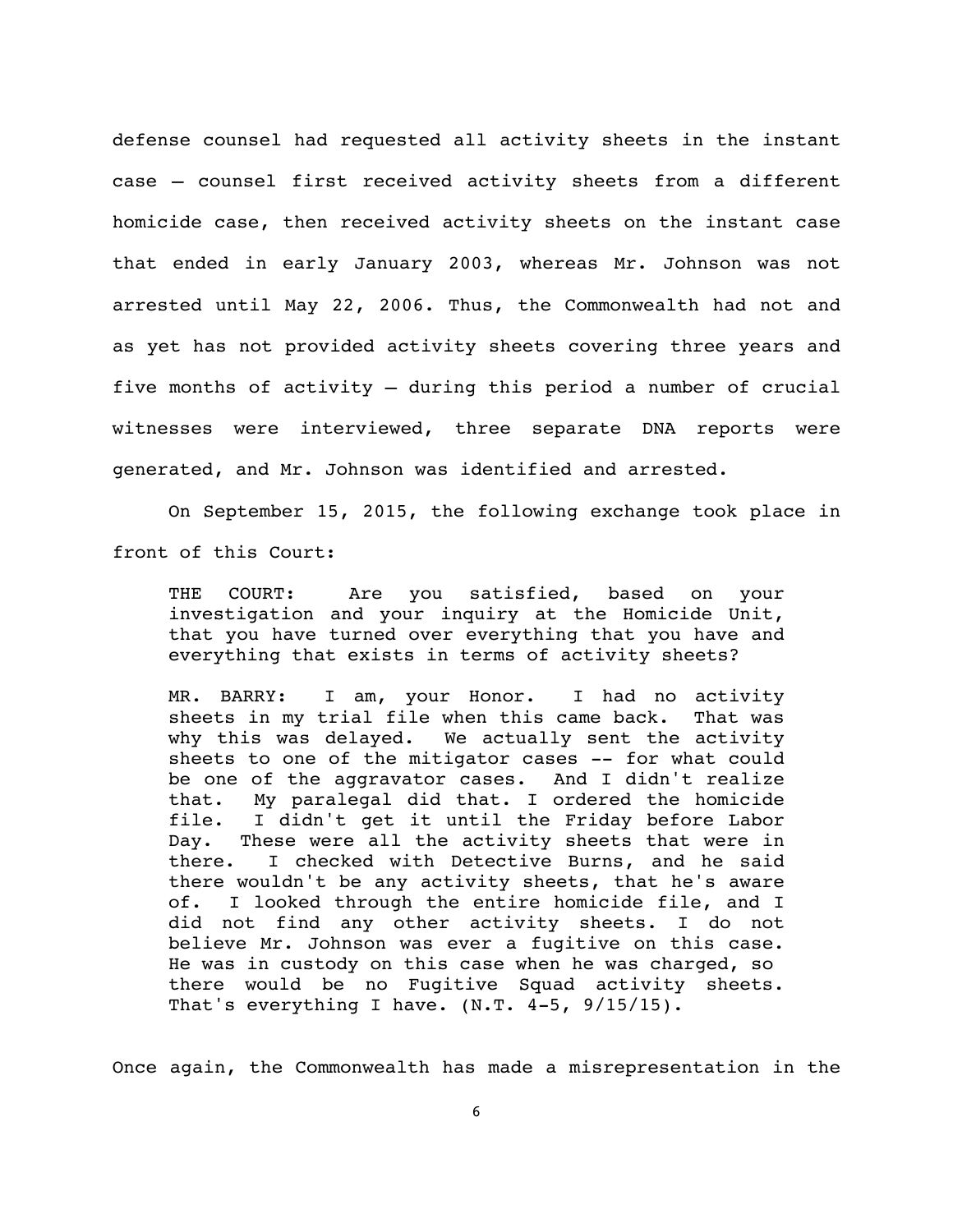instant capital case. Exhibit F was in the possession of trial counsel from  $2006^2$  - it is an activity sheet dated  $5/22/06$ , and it documents Kareem Johnson's arrest at Graterford Prison by a task force, as well as other details, such as his preliminary hearing date and the fact that he did not make a statement when arrested. It also indicates that the case was now being handled by SIU, rather than Platoon #2. The Commonwealth's representation that there were no other activity sheets, while seemingly illogical and contrary to counsel's considerable experience, is also provably incorrect.

## **Discovery Request**

 Based on the serial misrepresentations that have plagued this case since Kareem Johnson's arrest nearly 10 years ago, defense counsel now requests the following discovery:

1) **All activity sheets** – undersigned counsel have had decades of experience with homicide paperwork, and have never seen a single case where activity sheets did not document every significant action in a homicide prosecution. In the instant case, the activity sheets provided by the prosecution *do not even mention* Kareem Johnson's name. In addition, there is considerable activity that takes place in the instant investigation that has not been documented

<sup>2</sup> Post-conviction counsel obtained Exhibit F from the trial file of Bernard Siegel. This, of course, can be documented if the chain of custody of Exhibit F becomes an issue.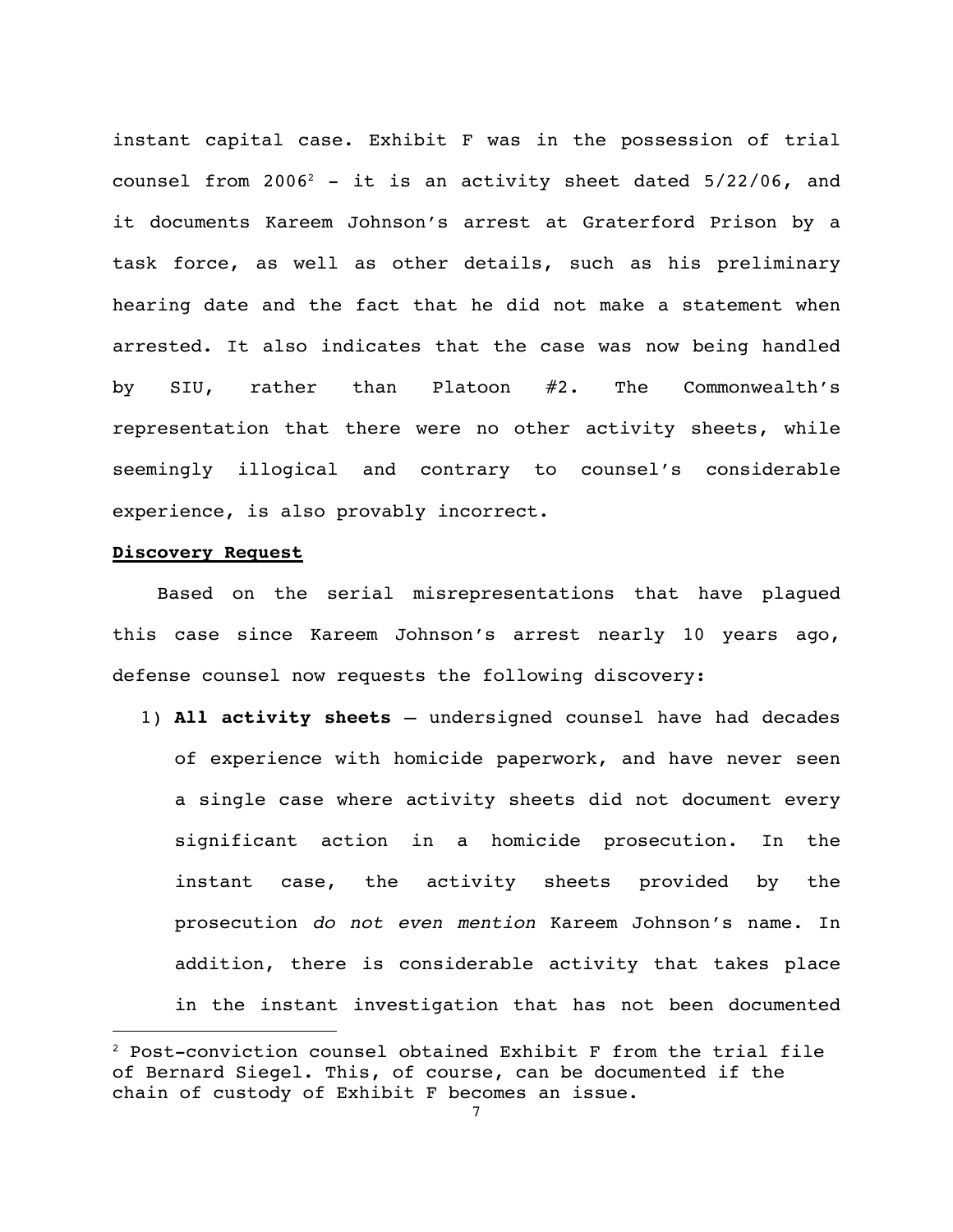on activity sheets: Aside from the provably false statement already made on the record (noted in the discussion above), the Commonwealth has failed to turn over activity sheets discussing any witness contacts, any DNA gathering, any testing, or anything at all that occurred between 1/5/03 and today, even though the record indicates that considerable DNA testing was done, and a number of witnesses (including Bryant Younger, the informant in the instant case, and someone who is unidentified but spoken to on 1/9/06, as per the affidavit of probable cause) were interviewed;

**2) All taskforce paperwork involving the instant investigation** – the activity sheet from 5/22/06 (not supplied to undersigned counsel) indicates that Kareem Johnson was arrested by "taskforce" detectives. The platoon handling the case, per this new activity sheet, is SIU, rather than Platoon #2, which was indicated by all other activity sheets already provided. In addition, Detective Burns, testifying at the preliminary hearing in the instant case, indicates that he has been assigned to a "taskforce" looking at cases in the area where a murder related to this case occurred (N.T. p.9, 10/3/2006). Thus, all taskforce paperwork compiled in the investigation of the instant case is relevant;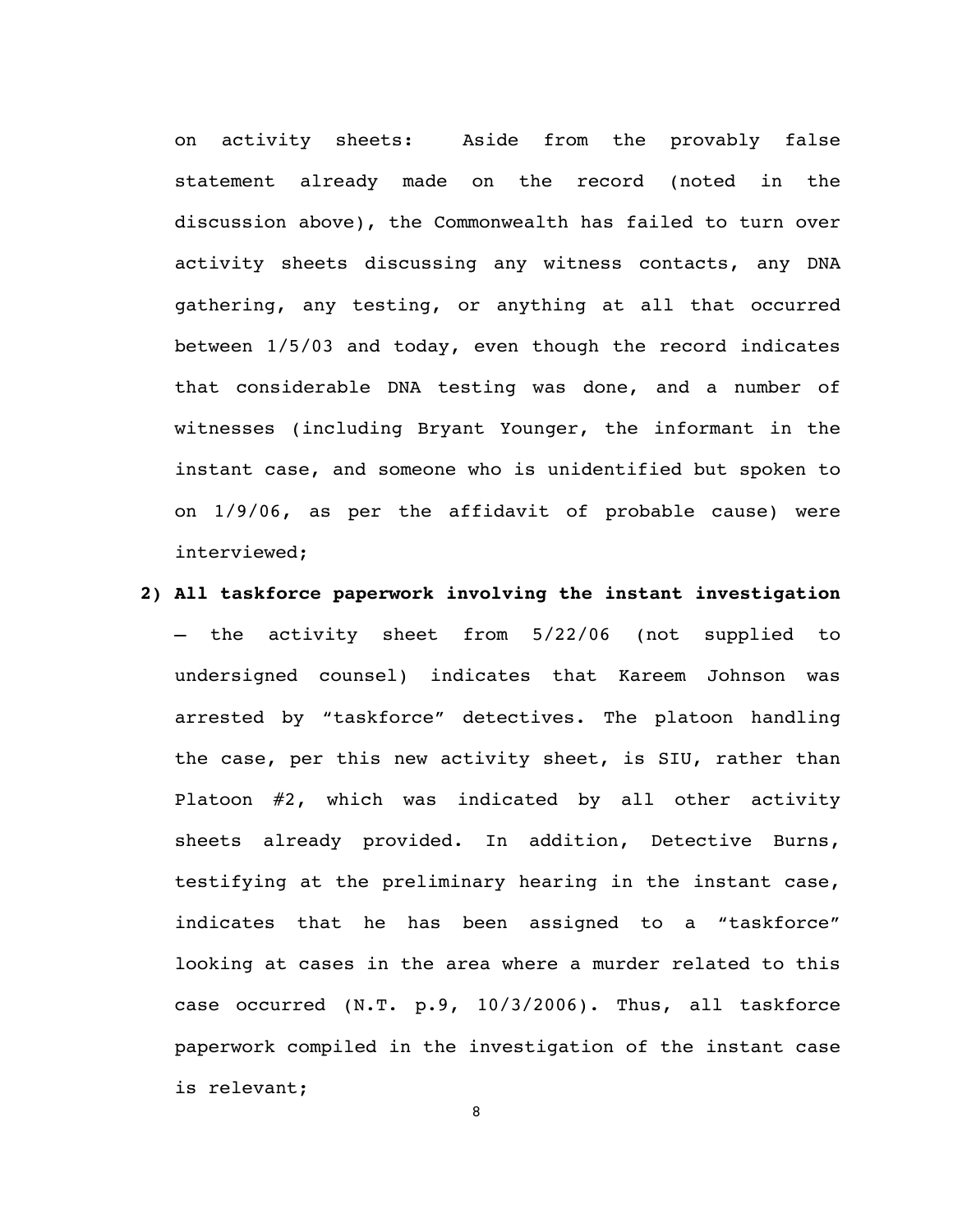- 3) **The homicide file**  Given the misrepresentations that have taken place over the course of 10 years at Kareem Johnson's trial, in his post-conviction procedures, and in the instant pretrial discovery, the only way defense counsel and this Court can be assured that constitutional discovery procedures are now being complied with is by a review of the entire homicide file. As *Kyles v. Whitley*, 514 U.S. 419 (1995), makes clear, it is a prosecutor's obligation to ensure that all exculpatory information in the hands of any law enforcement official is provided to the defense ("This...means that the individual prosecutor has a duty to learn of any favorable evidence known to the others acting on the government's behalf in the case, including the police") *Kyles v. Whitley,* 514 U.S. 419 at 437. The facts established in the introduction to this motion compel the release of the homicide file.
- 4) **All DNA testing information relating in any way to the red and black hats, all protocols and manuals relating in any way to the instant testing, and all information exchanged between the criminalistics laboratory and any law enforcement personnel –** the errors in DNA testing are well documented in the Introduction above, and allegations of protocol violations, errors in testing, and overt mistakes regarding incorrect assumptions and conclusions regarding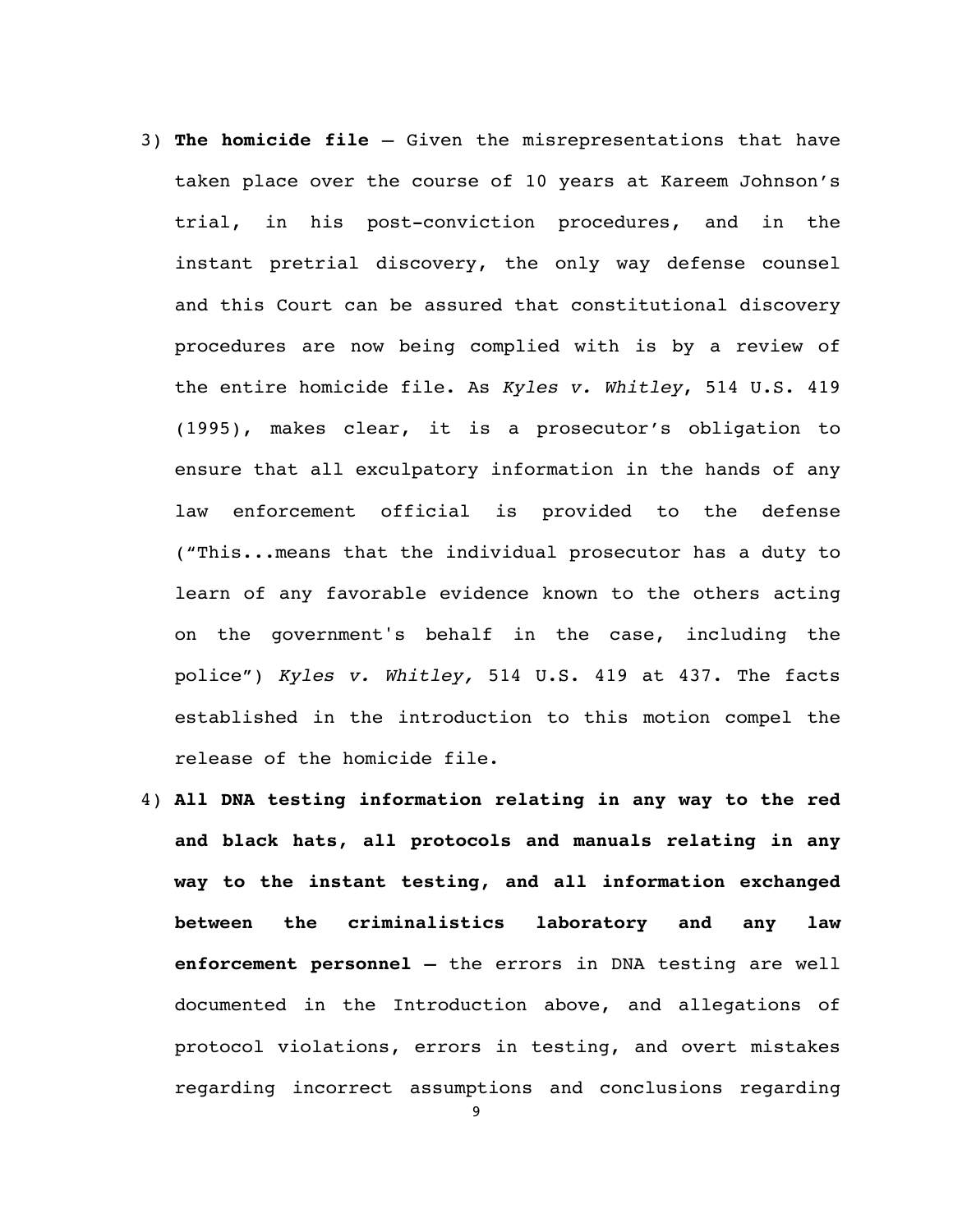blood and sweat evidence have already been established in post-conviction litigation in the instant case.

- 5) In addition to the above requests, Mr. Johnson makes the following specific inquiries:
	- a. Any subsequent interviews with Bryant Younger the 75-483 provided to counsel indicates that there will be further interviews;
		- i. His F.B.I. extract;
		- ii. The full history and extent of his cooperation in this and any other case;
		- iii. The full details of any agreement authorized or promised by the Commonwealth in exchange for any statements or testimony made by Younger;
	- b. Any statement by Terrell Brice he is mentioned in the statement of Craig Butler;
	- c. Any statement by "Dink," who is referenced in the statement of Raqib Witherspoon, as well as all information as to Dink's identity;
		- i. All information as to why Raqib Witherspoon was in the Homicide Unit of the Philadelphia police department;
	- d. Any statement by "Shameeka," "Keisha," "LaKeisha," or Sandra Yvonne Stewart, all of whom are mentioned in the statement of Rhonda Smith;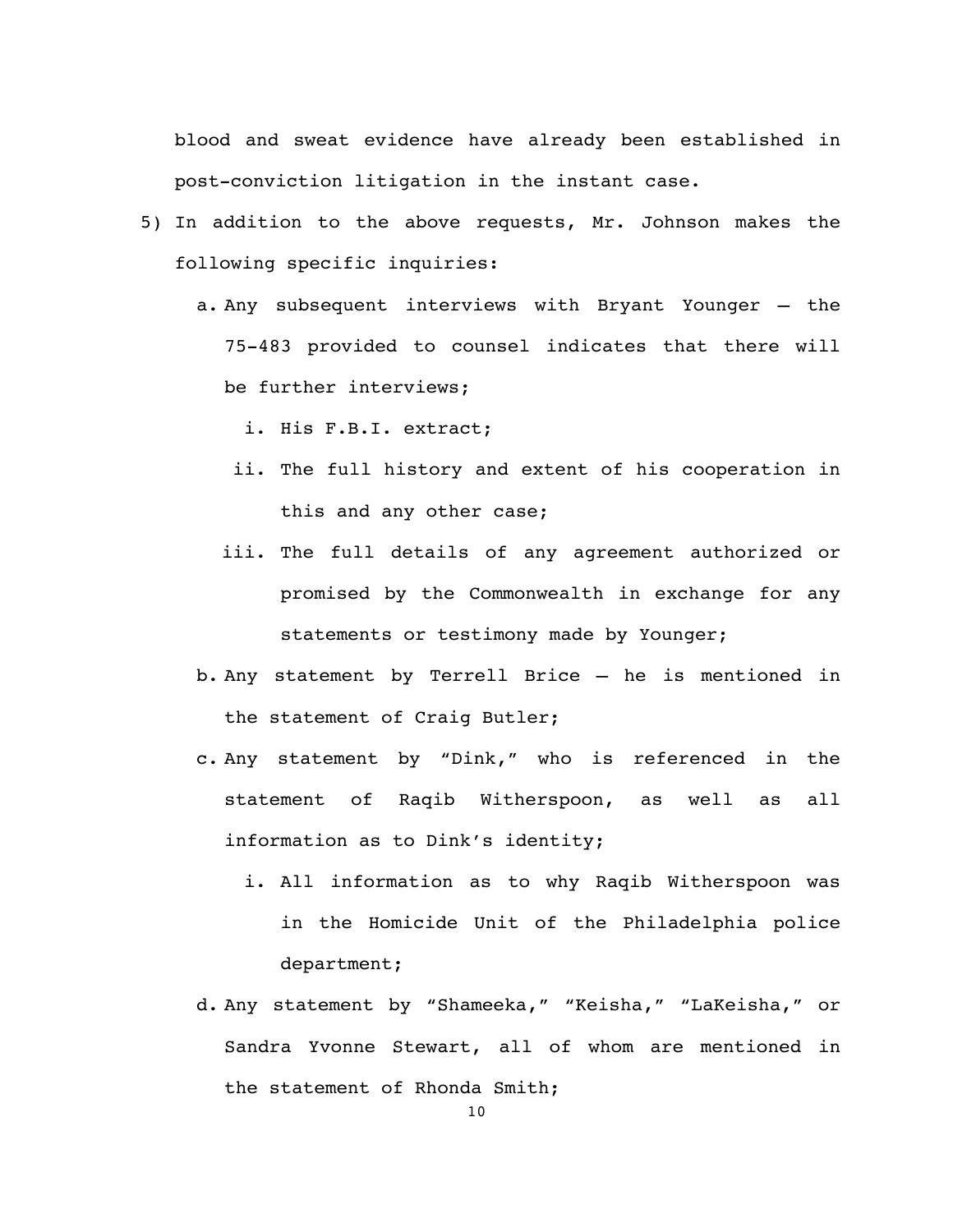- i. All evidence of cards or letters sent to Rhonda Smith by "LaKeisha;"
- e. Any statement by Clinton Robinson aka "Boobie" or Carnell Chamberlain, who is referenced in the affidavit of probable cause;
- f. The full details of any agreement authorized or promised by the Commonwealth in exchange for any statements or testimony made by Tyreek Mathis;
- g. Any statements by "Taneesha," Kairi Brooks, or Taneisha Wiggins, all of whom are mentioned in the statement of Tyrique Smith;
- h. Any statement by Paula Turner, referenced in the statement of Tyrone Smith;
- i. Any statement taken on 1/9/06 this date is referenced in the affidavit of probable cause as the date of an unidentified witness's statement;
- j. A complete version of the affidavit of probable cause that is not cut off at the bottom;
- k. A complete version of the scene notes the notes provided end in the middle of a sentence, indicating that there are more scene notes not yet provided;
- 6) **The Commonwealth maintains its intention to seek the death penalty against Kareem Johnson. Thus the following discovery is requested, based on** *Rompilla v. Beard***, 545**